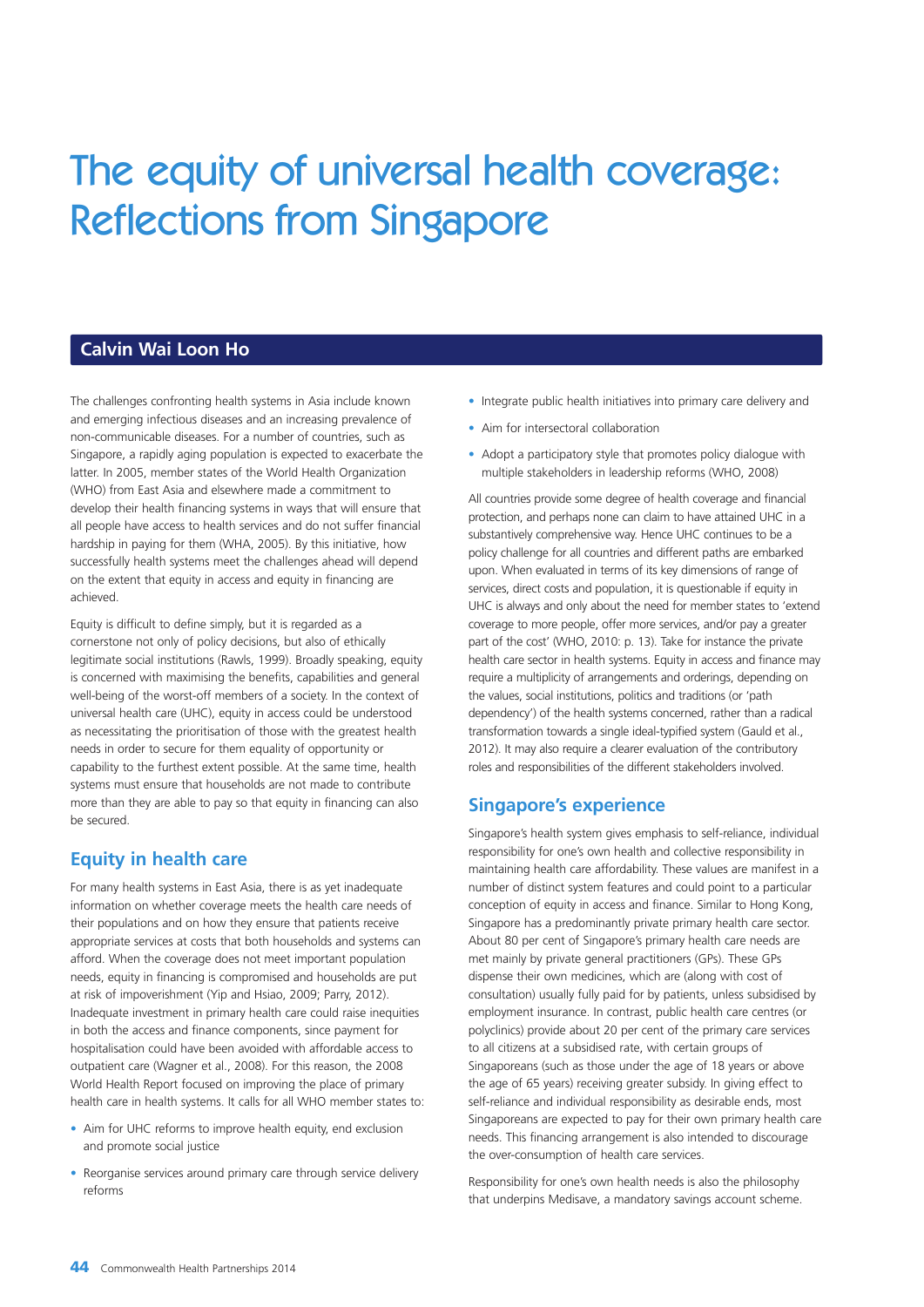

*Equity is part of legitimate social institutions and should be a cornerstone of policy decisions*

Depending on his or her age, a working Singaporean contributes seven to 9.5 per cent of his or her monthly salary into this personal account. Savings can be used to meet the health care expenses of the account holder, including hospitalisation, certain vaccinations, health screening and other outpatient services, and home-based hospice services. In addition, Medisave may also be drawn on to pay the premium for MediShield, a low-cost basic medical insurance scheme designed to meet the cost of hospitalisation for treatment of catastrophic illnesses or prolonged hospitalisation in moderate- to lower-grade wards of 'public' restructured hospitals. 1 Claimable limits and co-payment features of MediShield, such as co-insurance and deductibles, are similarly directed at ensuring a level of self-reliance and individual responsibility. <sup>2</sup> More recently, a severe disability insurance known as ElderShield has been introduced to enable risk sharing as a means of providing a level of financial protection to those who need long-term care, especially in later years. Under certain medical diagnoses, the insured may receive a monthly payout of S\$400 over a maximum period of 72 months. Again, coverage under this scheme is at best supplementary as it is unlikely to be adequate in the light of rising costs and the very real prospect of long-term care extending beyond six years.

Beyond the individual, families are expected to be the first line of support. Consequently, funds in the Medisave account may also be drawn upon to meet the health care expenses of dependents of

the account holder. Some have argued that these policies, along with a statutory requirement for adult children to care for their aged parents, are reflective of Confucian precepts that are deeply embedded in Singapore's predominantly Chinese population (Lim, 2012). While the actual influence of particular ideologies on public policy is difficult to establish with certainty, it seems clear that the state has emphasised the involvement of the private and voluntary sectors in its 'Many Helping Hands' approach, through which community organisations are promoted as the next level of support after the individual and the family (Lim, J., 2013; Rozario and Rosetti, 2012). In addition, the participation of private insurers has been evident: insurance coverage in addition to MediShield may be purchased from a private insurer as a Medisave-approved Integrated Shield Plan. Premiums for this enhanced coverage may be paid using Medisave funds. Similarly, ElderShield Supplements may be purchased from private insurers to enhance the disability benefits coverage provided under the ElderShield scheme.

The Community Health Assist Scheme (CHAS or the Primary Care Partnership Scheme, as it was known until 15 January 2012) also represents an innovative policy of public–private partnership (Ng, 2012). Started in 2000 by the Ministry of Health, a key objective of CHAS is to improve accessibility of primary care to needy, elderly, disabled and low-income Singaporeans. Under this scheme, private GPs and dentists provide common outpatient medical and dental treatment to enrolees at subsidised prices. Since its inception,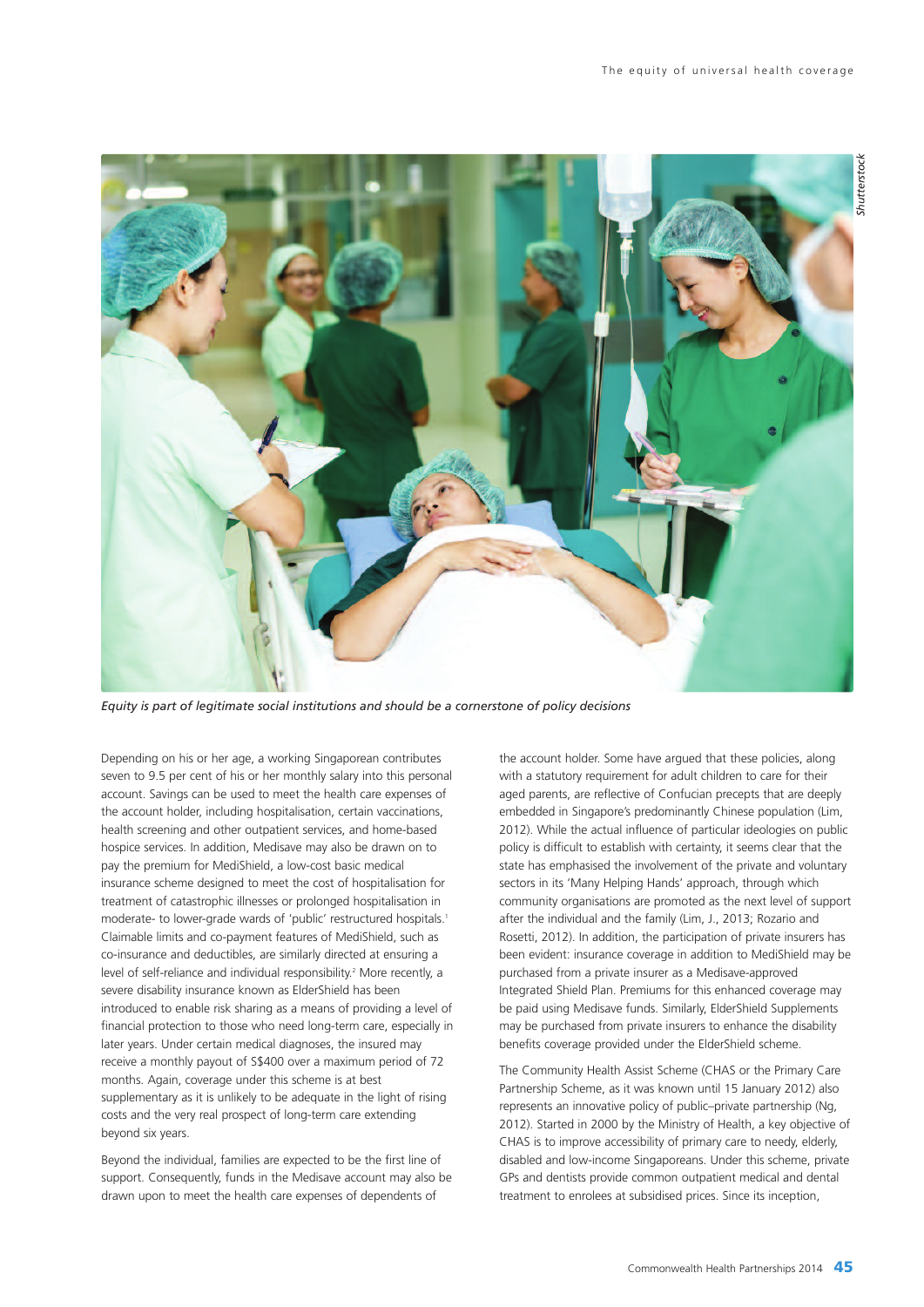CHAS has undergone a number of changes and in the past five years the coverage of the scheme has been progressively broadened. In 2009, it was extended to cover more chronic conditions. In 2012, the qualifying age was lowered from 65 to 40 years and the income criteria raised from \$800 to \$1,500 per capita monthly household income, significantly broadening the pool of potential enrolees. Two subsidy tiers (the Blue Health Assist scheme for individuals with per capita household monthly income of less than \$900 and Orange Health Assist scheme for individuals with per capita household monthly income of more than \$900 but less than or equal to \$1,500) have been added to increase accessibility of primary care services for more needy Singaporeans. From January 2014, even more changes will be introduced to expand coverage further: the qualifying age limit of 40 years will be removed, five new chronic conditions will be added to the list of subsidised conditions and greater subsidies will be provided for specified screening tests, including those conducted by a GP. Aside from these, charges at Specialist Outpatient Clinics in public hospitals will be lowered for lower- and middle-income groups. In addition, a number of changes are being considered in developing MediShield into MediShield Life. These include enhancing MediShield benefits by raising claim limits, reducing the coinsurance borne by patients for large bills and providing lifetime coverage. MediShield coverage will be extended to all Singaporeans, including those currently uninsured. For those who are unable to pay premiums for coverage under MediShield Life, additional government support will be provided.

## **Measuring effectiveness**

In general, eligible individuals with income levels below \$900 per month (bottom 30th percentile of the population by income) can receive treatment at the same prices as at government-run polyclinics. Conceivably, enrolees under the scheme would be more likely to seek outpatient care at GP clinics rather than at tertiary care institutions, given the greater accessibility of the former in terms of number of clinics and wider geographical distribution. A difficulty in ascertaining whether CHAS has been effective in enhancing coverage for its target population is the scheme's reliance on self-identification and enrolment by qualifying individuals. In addition, it will be difficult to assess the actual impact of CHAS, as available data is unlikely to provide information on incidence of catastrophic expenditures prior to enrolment or otherwise in a control group. Furthermore, nothing definite can be said about those who are eligible, but not enrolled in the scheme. It is also currently unclear if CHAS has been effective in encouraging the greater utilisation of GP clinics for outpatient care. While CHAS is undoubtedly an important policy innovation that is likely to be impactful, its contribution to the UHC agenda should be considered against these limitations.

In moving away from a full capitation-funding model like the United Kingdom<sup>3</sup> (where co-payment is not required), the role of Singapore's Government in providing health care access and financial protection is rather more circumscribed. The state assumes a more prominent role in meeting the acute health care needs of citizens, as public hospitals account for about 80 per cent of tertiary care. A majority of the public hospitals' beds, about 81 per cent (in moderate and lower-category wards), are heavily subsidised. It has been reported that, in 2012, the average length

of stay in public acute care hospitals was about 5.8 days while the average occupancy rate was around 85 per cent. <sup>4</sup> Apart from acute hospitals, community hospitals have more recently been introduced for the convalescent sick and aged. For the impoverished, Medifund has been set up as a public endowment fund to serve as a safety net for Singaporeans who cannot afford to pay for subsidised bill charges. In 2012, the capital sum was reported as \$3 billion. In November 2007, a capital sum of \$500 million was set apart as Medifund Silver to provide aid specifically to needy, elderly Singaporean patients. 5

In anticipation of growing health care needs and challenges, the government has committed to doubling its health care expenditure over the next five years from \$4 billion to \$8 billion (Ho, 2012). If this means that the government will now pay a greater part of health care costs for greater health care coverage to more people for more services, does this also mean that greater equity in access and finance is achieved? Not necessarily. Where the prevailing philosophy is still a mix of self-reliance, individual responsibility for one's own health and collective responsibility in maintaining health care affordability, equity in access and finance is also a question of contributory roles and responsibilities of the different stakeholders, as well as the arrangements and orderings that they put in place.

## **Acknowledgement**

*This article first appeared as a Brookings East Asia Commentary (Number 74, December 2013). Reproduced by kind permission of the Centre for East Asia Policy Studies, Brookings Institution.*

#### **Endnotes**

1 For information on restructured acute hospitals and specialty centres, see:

www.moh.gov.sq/content/moh\_web/home/our\_healthcare\_syste m/Healthcare\_Services/Hospitals.html [Accessed 12 April 2014]. It has been observed that a quasi-free market for health care has been developed in Singapore to control cost and maintain high service quality (Haseltine, 2013).

- 2 For information on MediShield, see: www.moh.gov.sg/content/moh\_web/home/costs\_and\_financing/s chemes\_subsidies/Medishield/How\_MediShield\_Works.html [Accessed 12 April 2014].
- 3 i.e. where public health care is largely free at the point of delivery and paid for out of general taxation.
- 4 For more information, see:
- www.moh.gov.sg/content/moh\_web/home/our\_healthcare\_syste m/Healthcare\_Services/Hospitals.html [Accessed 12 April 2014].
- 5 For more information on Medifund and Medifund Silver, see: www.moh.gov.sg/content/moh\_web/home/costs\_and\_financing/s chemes\_subsidies/Medifund.html [Accessed 12 April 2014].

### **References**

Gauld, R., Blank, R., Burgers, J., Cohen, A. B. and Dobrow, M., 2012. 'The World Health Report 2008 – Primary healthcare: How wide is the gap between its agenda and implementation in 12 high-income health systems?'. Healthcare Policy, pp. 38-58.

Haseltine, W. A., 2013. Affordable Excellence: The Singapore Healthcare Story. Singapore: Ridge Books. pp. 64–82.

Ho, M., 2012. 'Budget 2012: A Snapshot of Its Impact on Local Healthcare'. SMA News, 44(3), pp. 4–7.

Lim, J., 2013. Myth or Magic – The Singapore Healthcare System. Singapore: Select Publishing. p. 24.